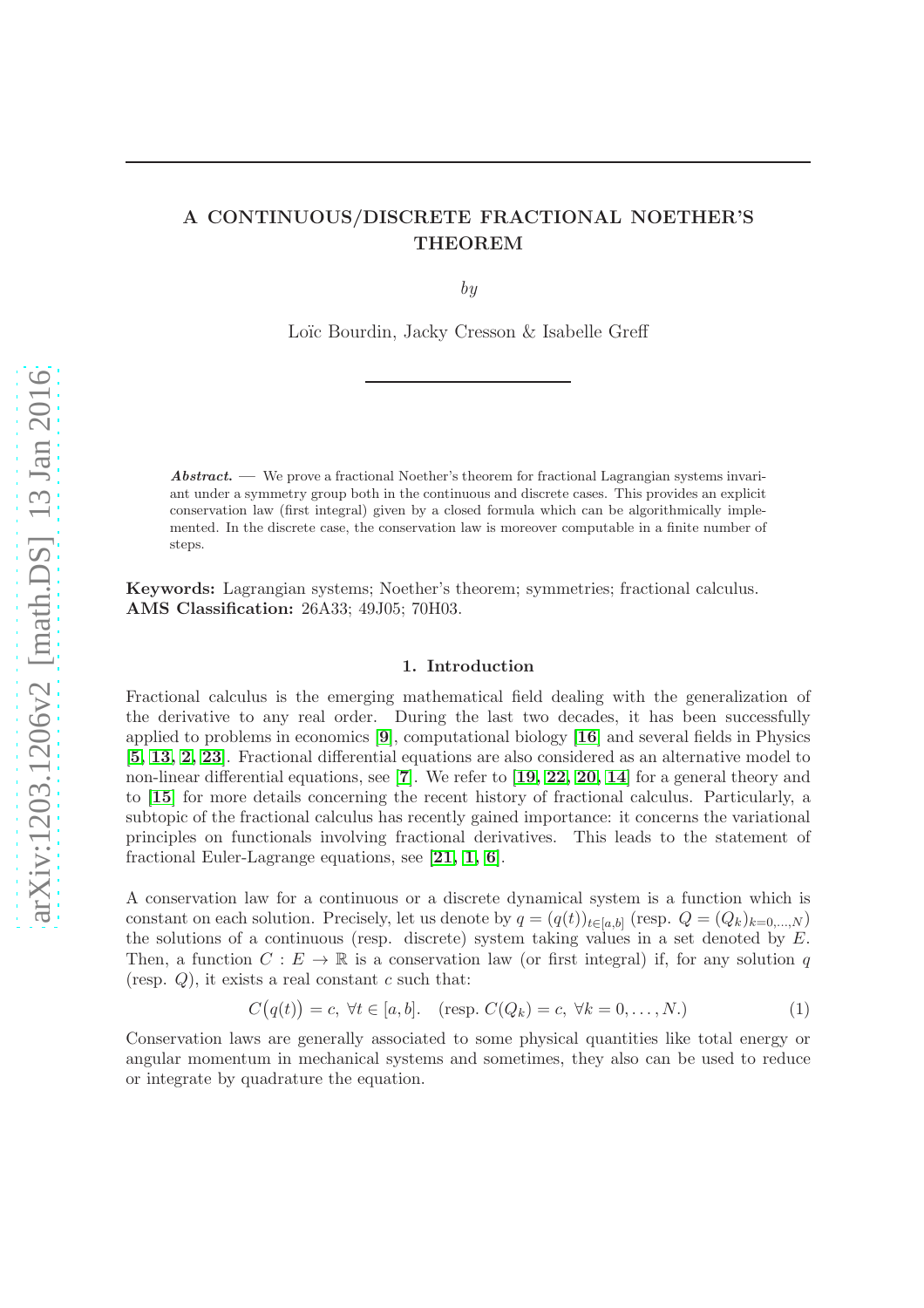In this paper, we study the existence of explicit conservation laws for continuous and discrete fractional Lagrangian systems introduced in [[1](#page-12-9)] and [[8](#page-12-11)] respectively. We follow the usual strategy of the classical Noether's theorem providing an explicit conservation law for classical Lagrangian systems invariant under symmetries. Precisely, we prove a fractional Noether's theorem providing an explicit conservation law for fractional Lagrangian systems invariant under symmetries both in the continuous and discrete cases. The given formula is algorithmic so that arbitrary hight order approximations can be computed. Moreover, the algorithm is finite in the discrete case, .

Previous results in this direction (in the continuous case) have been obtained by several authors, see [[10,](#page-12-12) [11,](#page-12-13) [4,](#page-12-14) [18](#page-12-15)]. However, in each of these papers, the conservation law is not explicitly derived in terms of symmetry group and Lagrangian but implicitly defined by functional relations (see  $[11, 18]$  $[11, 18]$  $[11, 18]$  $[11, 18]$ ) or integral relations (see  $[4]$  $[4]$  $[4]$ ).

The paper is organized as follows. In Section [2,](#page-1-0) we first remind classical definitions and results concerning fractional derivatives and fractional Lagrangian systems. Then, we prove a transfer formula leading to the statement of a fractional Noether's theorem based on a result of Cresson in [[10](#page-12-12)]. Finally, we give some remarks concerning the previous studies on the subject and we give some precisions about our result. In Section [3,](#page-6-0) we first remind the definition of discrete fractional Lagrangian systems in the sense of [[8](#page-12-11)]. Then, introducing the notion of discrete symmetry for these systems, we state a discrete fractional Noether's theorem. We conclude with some remarks and a numerical implementation of the discrete fractional harmonic oscillator.

## 2. A fractional Noether's theorem

<span id="page-1-0"></span>In this paper, we consider fractional differential systems in  $\mathbb{R}^d$  where  $d \in \mathbb{N}^*$  is the dimension ( $\mathbb{N}^*$  denotes the set of positive integer). The trajectories of these systems are curves q in  $\mathscr{C}^0([a, b], \mathbb{R}^d)$  where  $a < b$  are two reals.

2.1. Reminder about fractional Lagrangian systems. — We first review classical definitions extracted from [[22,](#page-13-1) [20,](#page-13-2) [14](#page-12-7)] of the fractional derivatives of Riemann-Liouville. Let  $\alpha > 0$  and f be a function defined on [a, b] with values in  $\mathbb{R}^d$ . The left (resp. right) fractional integral in the sense of Riemann-Liouville with inferior limit  $a$  (resp. superior limit  $b$ ) of order  $\alpha$  of f is given by:

$$
\forall t \in ]a, b], \ I_{-}^{\alpha} f(t) = \frac{1}{\Gamma(\alpha)} \int_{a}^{t} (t - y)^{\alpha - 1} f(y) \, dy,\tag{2}
$$

respectively:

$$
\forall t \in [a, b[, \ I_+^{\alpha} f(t) = \frac{1}{\Gamma(\alpha)} \int_t^b (y - t)^{\alpha - 1} f(y) \ dy,
$$
\n
$$
(3)
$$

where Γ denotes the Euler's Gamma function and provided the right side terms are defined. For  $\alpha = 0$ , let us define  $I^0_- f = I^0_+ f = f$ .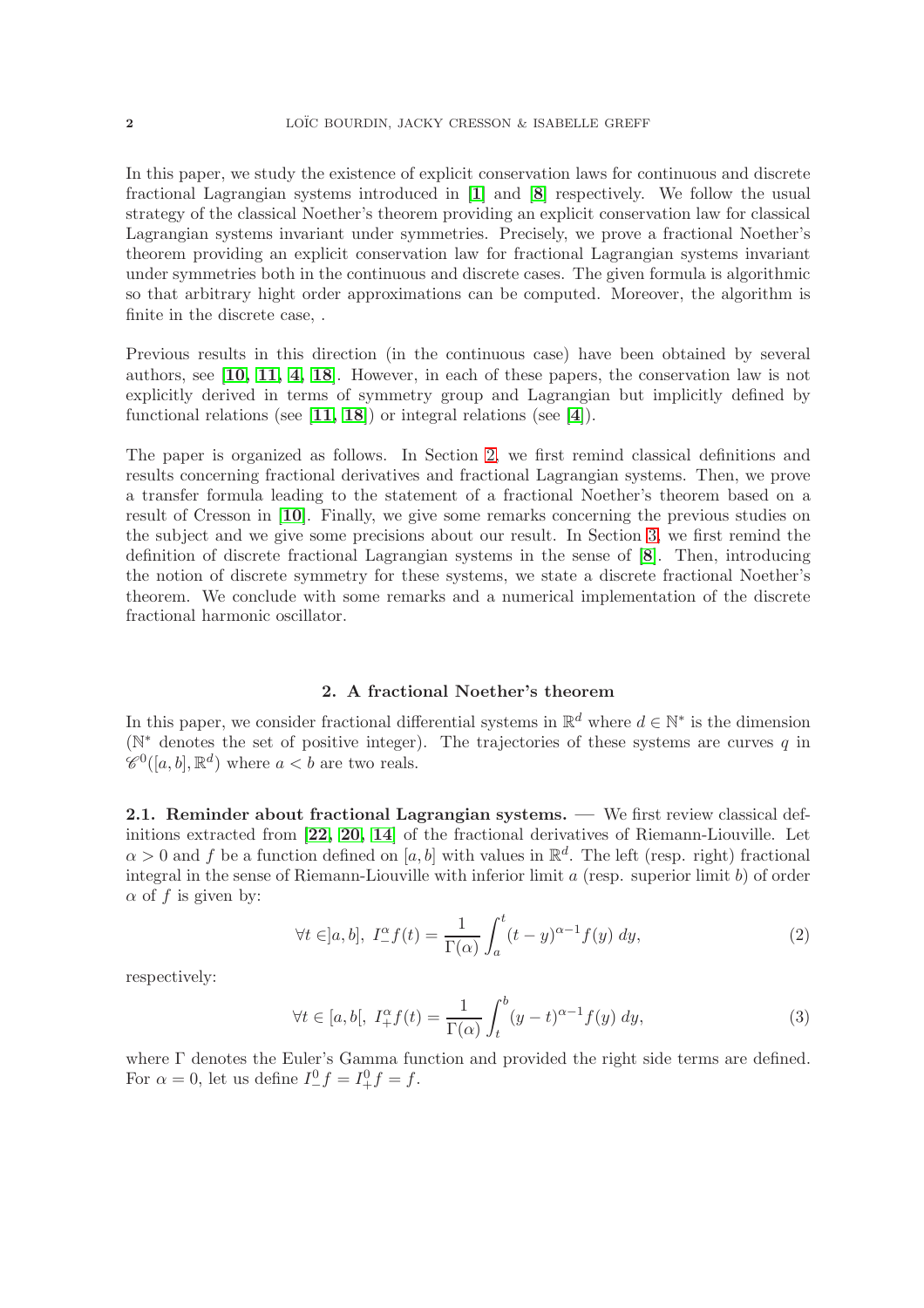From now, let us consider  $0 < \alpha \leq 1$ . The left (resp. right) fractional derivative in the sense of Riemann-Liouville with inferior limit a (resp. superior limit b) of order  $\alpha$  of f is given by:

$$
\forall t \in ]a, b], \ D_-^{\alpha} f(t) = \frac{d}{dt} \left( I_-^{1-\alpha} f \right)(t), \tag{4}
$$

respectively:

$$
\forall t \in [a, b[, \ D_+^{\alpha} f(t) = -\frac{d}{dt} \left( I_+^{1-\alpha} f \right)(t),\tag{5}
$$

provided the right side terms are defined.

A fractional Lagrangian functional is an application defined by:

$$
\mathcal{L}^{\alpha}: \mathscr{C}^{2}([a,b], \mathbb{R}^{d}) \longrightarrow \mathbb{R}
$$
  

$$
q \longmapsto \int_{a}^{b} L(q(t), D_{-}^{\alpha}q(t), t) dt,
$$
 (6)

where L is a Lagrangian *i.e.* a  $\mathscr{C}^2$  application defined by:

$$
L: \mathbb{R}^d \times \mathbb{R}^d \times [a, b] \longrightarrow \mathbb{R}
$$
  

$$
(x, v, t) \longmapsto L(x, v, t).
$$
 (7)

It is well-known that extremals of a fractional Lagrangian functional can be characterized as solutions of a fractional differential system, see [[1](#page-12-9)]. Precisely, q is a critical point of  $\mathcal{L}^{\alpha}$  if and only if  $q$  is a solution of the fractional Euler-Lagrange equation given by:

<span id="page-2-0"></span>
$$
\frac{\partial L}{\partial x}(q, D^{\alpha}_{-}q, t) + D^{\alpha}_{+} \left( \frac{\partial L}{\partial v}(q, D^{\alpha}_{-}q, t) \right) = 0.
$$
 (EL<sup>\alpha</sup>)

A dynamical system governed by an equation shaped as  $(EL^{\alpha})$  is called fractional Lagrangian system.

For  $\alpha = 1$ ,  $D^1_- = -D^1_+ = d/dt$  and then (EL<sup>1</sup>) coincides with the classical Euler-Lagrange equation (see [[3](#page-12-16)]).

2.2. Symmetries. — We first review the definition of a one parameter group of diffeomorphisms:

**Definition 1**. — For any real s, let  $\phi(s, \cdot)$ :  $\mathbb{R}^d \longrightarrow \mathbb{R}^d$  be a diffeomorphism. Then,  $\Phi = {\phi(s, \cdot)}_{s \in \mathbb{R}}$  is a one parameter group of diffeomorphisms if it satisfies

- 1.  $\phi(0, \cdot) = Id_{\mathbb{R}^d}$ ,
- 2.  $\forall s, s' \in \mathbb{R}, \phi(s, \cdot) \circ \phi(s', \cdot) = \phi(s + s', \cdot),$
- 3.  $\phi$  is of class  $\mathscr{C}^2$ .

Classical examples of one parameter groups of diffeomorphisms are given by translations and rotations.

The action of a one parameter group of diffeomorphisms on a Lagrangian allows to define the notion of a symmetry for a fractional Lagrangian system:

**Definition** 2. — Let  $\Phi = {\phi(s, \cdot)}_{s \in \mathbb{R}}$  be a one parameter group of diffeomorphisms and let L be a Lagrangian. L is said to be  $D_{-}^{\alpha}$ -invariant under the action of  $\Phi$  if it satisfies:

$$
\forall q \text{ solution of } (EL^{\alpha}), \ \forall s \in \mathbb{R}, \ L(\phi(s,q), D^{\alpha}_{-}(\phi(s,q)), t) = L(q, D^{\alpha}_{-}q, t). \tag{8}
$$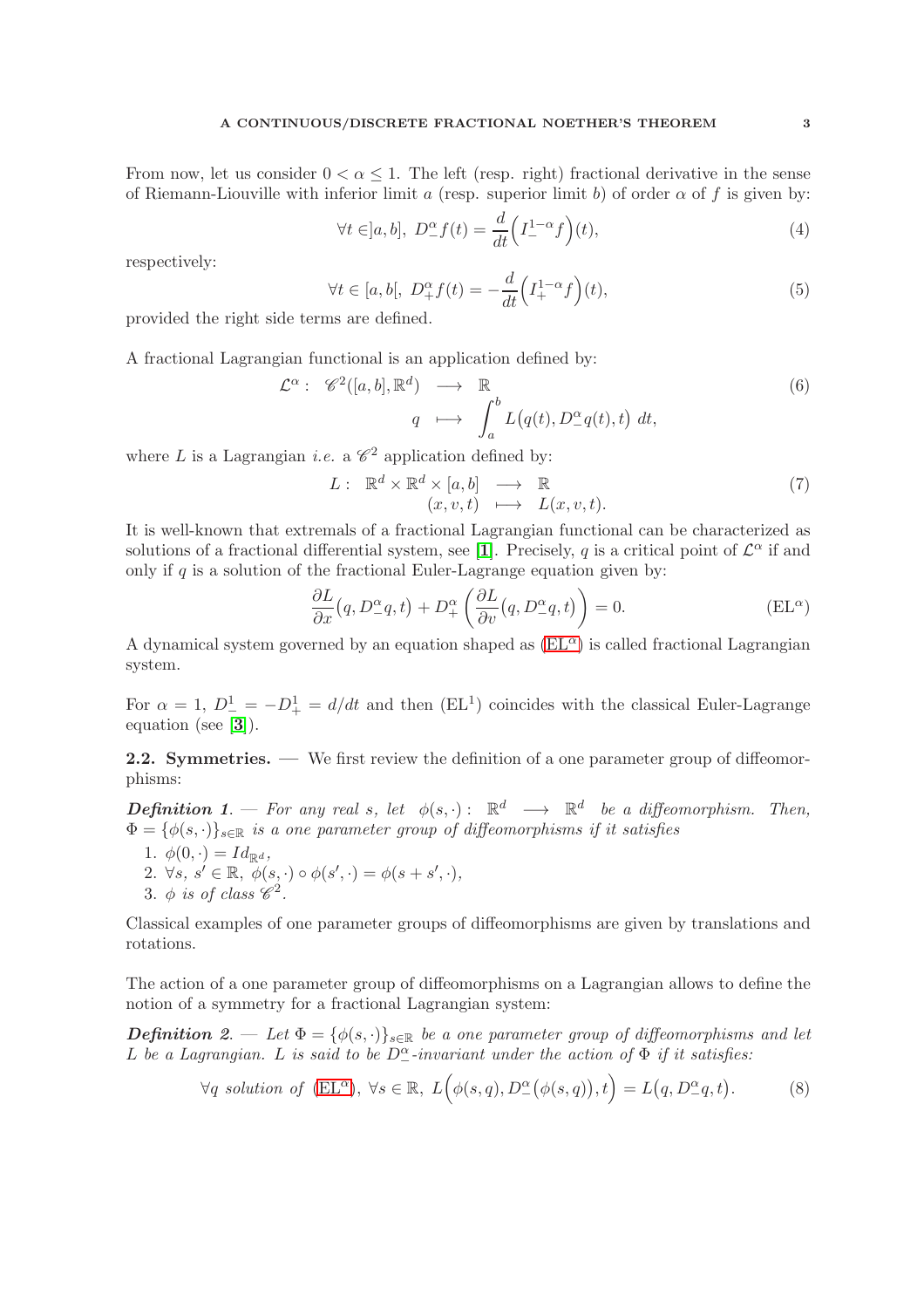<span id="page-3-3"></span>**2.3.** A fractional Noether's theorem. — Cresson [[10](#page-12-12)] and Torres *et al.* [[11](#page-12-13)] proved the following result:

**Lemma** 3.  $\overline{\phantom{a}}$  Let L be a Lagrangian  $D_{-}^{\alpha}$ -invariant under the action of a one parameter group of diffeomorphisms  $\Phi = {\phi(s, \cdot)}_{s \in \mathbb{R}}$ . Then, the following equality holds for any solution q of  $(EL^{\alpha})$  $(EL^{\alpha})$ :

<span id="page-3-0"></span>
$$
D_{-}^{\alpha} \left( \frac{\partial \phi}{\partial s}(0, q) \right) \cdot \frac{\partial L}{\partial v}(q, D_{-}^{\alpha} q, t) - \frac{\partial \phi}{\partial s}(0, q) \cdot D_{+}^{\alpha} \left( \frac{\partial L}{\partial v}(q, D_{-}^{\alpha} q, t) \right) = 0. \tag{9}
$$

In the classical case  $\alpha = 1$ , the classical Leibniz formula allows to rewrite [\(9\)](#page-3-0) as the derivative of a product. Precisely, for  $\alpha = 1$ , Lemma 3 leads to the classical Noether's theorem given by:

**Theorem 4 (Classical Noether's theorem).** — Let L be a Lagrangian  $d/dt$ -invariant under the action of a one parameter group of diffeomorphisms  $\Phi = {\phi(s, \cdot)}_{s \in \mathbb{R}}$ . Then, the following equality holds for any solution q of  $(EL^1)$ :

$$
\frac{d}{dt}\left(\frac{\partial\phi}{\partial s}(0,q)\cdot\frac{\partial L}{\partial v}(q,\dot{q},t)\right) = 0,\tag{10}
$$

where  $\dot{q}$  is the classical derivative of q, i.e.  $dq/dt$ .

Theorem 4 provides an explicit constant of motion for any classical Lagrangian systems admitting a symmetry. In the fractional case, such a simple formula allowing to rewrite [\(9\)](#page-3-0) as a total derivative with respect to  $t$  is not known yet. Nevertheless, the next theorem provides such a formula in an explicit form:

**Theorem 5 (Transfer formula).** — Let  $f, g \in \mathscr{C}^{\infty}([a, b], \mathbb{R}^d)$  assuming the following Condition  $(C)$ :

the sequences of functions 
$$
(I_{-}^{p-\alpha}f \cdot g^{(p)})_{p \in \mathbb{N}^*}
$$
 and  $(f^{(p)} \cdot I_{+}^{p-\alpha}g)_{p \in \mathbb{N}^*}$  converge uniformly to 0 on [a, b].

Then, the following equality holds:

<span id="page-3-2"></span>
$$
D_{-}^{\alpha}f \cdot g - f \cdot D_{+}^{\alpha}g = \frac{d}{dt} \left[ \sum_{r=0}^{\infty} (-1)^{r} I_{-}^{r+1-\alpha} f \cdot g^{(r)} + f^{(r)} \cdot I_{+}^{r+1-\alpha} g \right].
$$
 (11)

*Proof.* — Let  $f, g \in \mathscr{C}^{\infty}([a, b], \mathbb{R}^d)$ . By induction and using the classical Leibniz formula at each step, we prove that for any  $p \in \mathbb{N}^*$ , the following equalities both hold:

<span id="page-3-1"></span>
$$
D_{-}^{\alpha}f \cdot g = (-1)^{p}I_{-}^{p-\alpha}f \cdot g^{(p)} + \frac{d}{dt} \left[ \sum_{r=0}^{p-1} (-1)^{r} I_{-}^{r+1-\alpha}f \cdot g^{(r)} \right]
$$
(12)

and

$$
- f \cdot D_+^{\alpha} g = f^{(p)} \cdot I_+^{p-\alpha} g + \frac{d}{dt} \left[ \sum_{r=0}^{p-1} f^{(r)} \cdot I_+^{r+1-\alpha} g \right]. \tag{13}
$$

For any  $p \in \mathbb{N}^*$ , we define  $u_p$  the following function:

$$
u_p = \sum_{r=0}^{p-1} (-1)^r I^{r+1-\alpha}_- f \cdot g^{(r)}.
$$
 (14)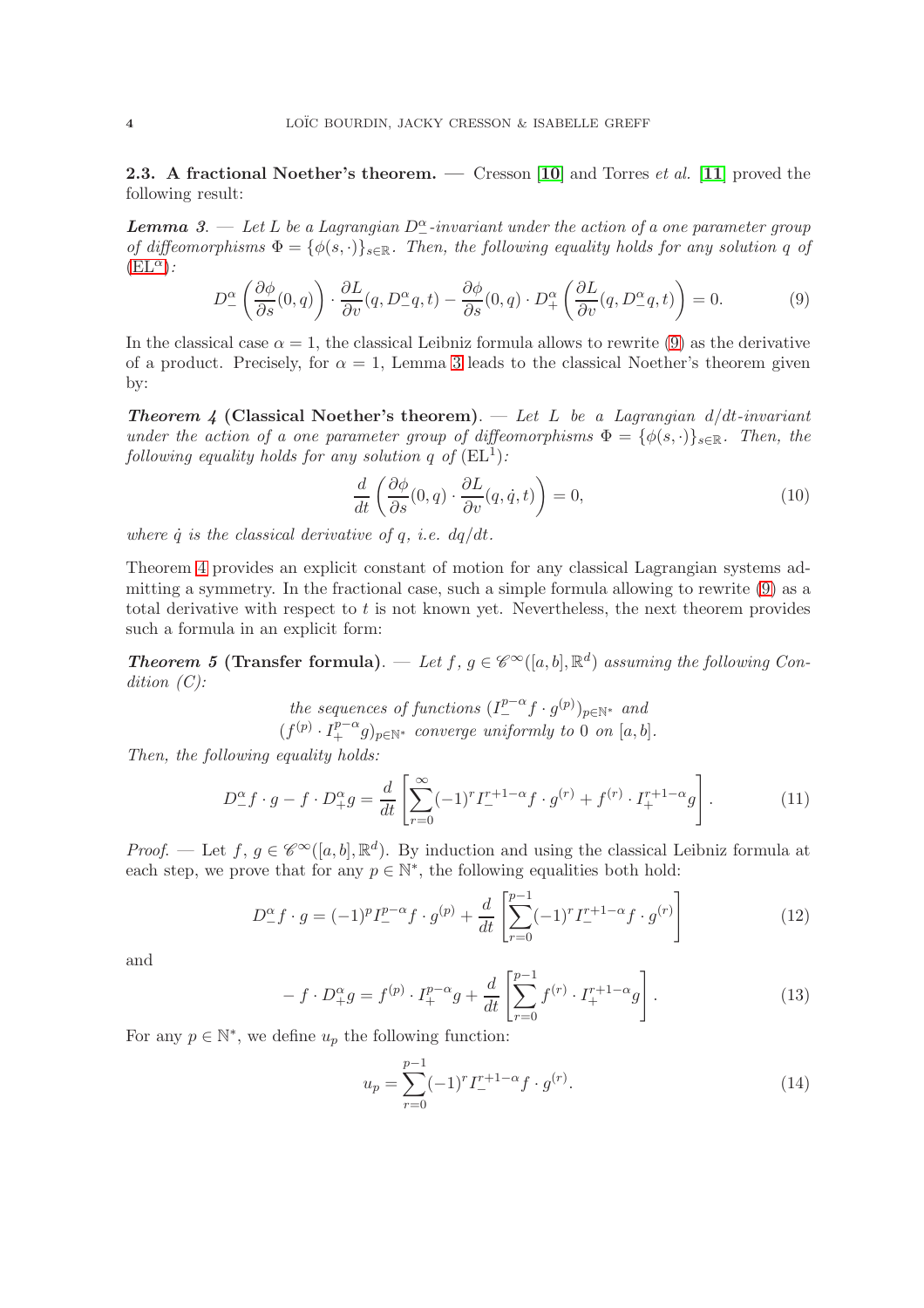According to [\(12\)](#page-3-1), for any  $p \in \mathbb{N}^*$ ,  $\dot{u}_p = D^{\alpha}_{-} f \cdot g - (-1)^p I^{p-\alpha}_{-} f \cdot g^{(p)}$ . Hence, the assumption made on the sequence of functions  $(I_{-}^{p-\alpha}f\cdot g^{(p)})_{p\in\mathbb{N}^*}$  implies that the sequence  $(i_p)_{p\in\mathbb{N}^*}$ converges uniformly to  $D_{-}^{\alpha}f \cdot g$  on [a, b]. Moreover, let us note that  $(u_p)_{p\in\mathbb{N}^*}$  point-wise converges in  $t = a$ . Finally, we can conclude that the sequence  $(u_p)_{p \in \mathbb{N}^*}$  converges uniformly on [a, b] to a function u equal to

$$
u = \sum_{r=0}^{\infty} (-1)^r I_-^{r+1-\alpha} f \cdot g^{(r)}
$$
\n(15)

and satisfying  $\dot{u} = D^{\alpha}_{-} f \cdot g$ . Similarly, one can prove that:

$$
\frac{d}{dt} \left[ \sum_{r=0}^{\infty} f^{(r)} \cdot I_+^{r+1-\alpha} g \right] = -f \cdot D_+^{\alpha} g,\tag{16}
$$

which completes the proof.

Thus, combining Lemma 3 and this transfer formula, we prove:

**Theorem 6 (A fractional Noether's theorem).** — Let L be a Lagrangian  $D_{-}^{\alpha}$ -invariant under the action of a one parameter group of diffeomorphisms  $\Phi = {\phi(s, \cdot)}_{s \in \mathbb{R}}$ . Let q be a solution of  $(EL^{\alpha})$  $(EL^{\alpha})$  and let f and g denote:

$$
f = \frac{\partial \phi}{\partial s}(0, q) \quad and \quad g = \frac{\partial L}{\partial v}(q, D^{\alpha}_{-}q, t). \tag{17}
$$

If  $f$  and  $g$  satisfy Condition  $(C)$ , then the following equality holds:

<span id="page-4-0"></span>
$$
\frac{d}{dt} \left[ \sum_{r=0}^{\infty} (-1)^r I^{r+1-\alpha}_- f \cdot g^{(r)} + f^{(r)} \cdot I^{r+1-\alpha}_+ g \right] = 0. \tag{18}
$$

This theorem provides an explicit algorithmic way to compute a constant of motion for any fractional Lagrangian systems admitting a symmetry. An arbitrary closed approximation of this quantity can be obtained with a truncature of the infinite sum.

### <span id="page-4-1"></span>2.4. Comments. —

2.4.1. About previous studies.  $\overline{ }$  Previous results in this direction have been obtained by several authors, see  $\left[11, 4, 18\right]$  $\left[11, 4, 18\right]$  $\left[11, 4, 18\right]$  $\left[11, 4, 18\right]$  $\left[11, 4, 18\right]$ . Let us note that these authors consider symmetries modifying also the time variable in contrary to this paper. Nevertheless, considering symmetries not involving a time transformation, Lemma 3 and their results coincide. Then, let us make the following comments explaining the interest of Theorem 6 in this case:

 $-$  In [[11](#page-12-13)], Torres *et al.* define a *fractional conservation law* for fractional Lagrangian systems. Precisely, denoting by  $D_0^{\alpha}$  the bilinear operator given by:

$$
D_0^{\alpha}(f,g) = D_-^{\alpha}f \cdot g - f \cdot D_+^{\alpha}g,\tag{19}
$$

authors give the following definition: a function  $C: \mathbb{R}^d \times \mathbb{R}^d \times [a, b] \longrightarrow \mathbb{R}$  $(x, v, t) \rightarrow C(x, v, t)$ 

is a fractional-conserved quantity of a fractional system if it is possible to write  $\overline{C}$  in the form  $C(x, v, t) = C^{1}(x, v, t) \cdot C^{2}(x, v, t)$  with  $D_{0}^{\alpha}(C^{1}(q, D_{-}^{\alpha}q, t), C^{2}(q, D_{-}^{\alpha}q, t)) = 0$  for any solution q of the considered system. They deduce easily that  $\partial \phi / \partial s(0, x) \cdot \partial L / \partial v(x, v, t)$ is then a fractional-conserved quantity of  $(EL^{\alpha})$ . Two important difficulties appear: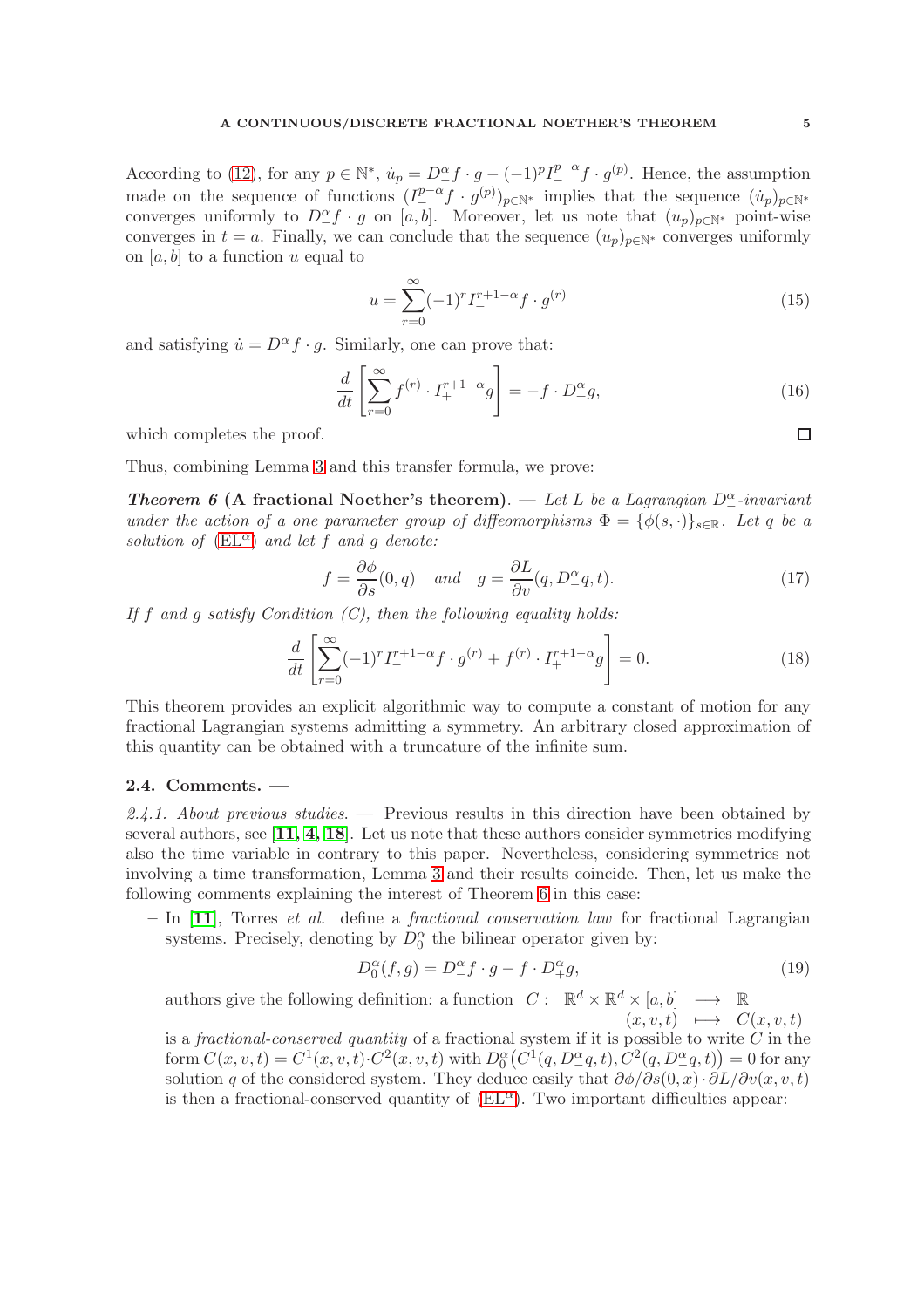- Although all these notions and results coincide with the classical ones when  $\alpha = 1$ , we do not have that  $D_0^{\alpha}(f,g) = 0$  implies  $f \cdot g$  is constant.
- The decomposition  $C = C^1 \cdot C^2$  is not unique and it leads to many issues. Indeed, the scalar product is commutative and then  $C = C^1 \cdot C^2 = C^2 \cdot C^1$ . Nevertheless, the operator  $D_0^{\alpha}$  is not symmetric! Hence, in the result of Torres *et al*, we have:

$$
C(x, v, t) = \frac{\partial \phi}{\partial s}(0, x) \cdot \frac{\partial L}{\partial v}(x, v, t) = \frac{\partial L}{\partial v}(x, v, t) \cdot \frac{\partial \phi}{\partial s}(0, x)
$$
(20)

is a fractional-conserved quantity of  $(EL^{\alpha})$  but we do not have:

$$
D_0^{\alpha} \left( \frac{\partial L}{\partial v}(q, D_-^{\alpha} q, t), \frac{\partial \phi}{\partial s}(0, q) \right) = 0.
$$
 (21)

Let us note that the work developed in [[18](#page-12-15)] is similar to this previous one.

– In [[4](#page-12-14)], Atanackovic *et al.* obtain in [4, Theorem 15] a formulation of a constant of motion for a fractional Lagrangian systems admitting a symmetry: for any solution  $q$ of [\(EL](#page-2-0)<sup> $\alpha$ </sup>), let  $f = \partial \phi / \partial s(0, q)$  and  $g = \partial L / \partial v(q, D_2^{\alpha}, t)$ , the following element  $t \mapsto$  $\int_a^t D^{\alpha}_{-} f \cdot g - f \cdot D^{\alpha}_{+} g dy$  is constant on [a, b]. This result is then unsatisfactory because the constant of motion is not explicit.

Hence, these definitions and results define implicitly a constant of motion by functional relations (see  $\vert 11, 18 \vert$  $\vert 11, 18 \vert$  $\vert 11, 18 \vert$  $\vert 11, 18 \vert$ ) or integral relations (see  $\vert 4 \vert$  $\vert 4 \vert$  $\vert 4 \vert$ ). Theorem 6 is then interesting because it derives explicitly a constant of motion in terms of symmetry group and Lagrangian.

Let us make the following remark concerning the time transformation. In each of these papers [[11,](#page-12-13) [4,](#page-12-14) [18](#page-12-15)], authors finally prove that a symmetry of a fractional Lagrangian system (with time transformation) implies an equality of the following type:

$$
D_{-}^{\alpha}f \cdot g - f \cdot D_{+}^{\alpha}g = 0, \qquad (22)
$$

where  $f$  depends on the symmetry group and  $g$  depends on the Lagrangian  $L$ . Consequently, the transfer formula given in Theorem 5 is also relevant and then an explicit constant of motion can be obtained. Finally, the study developed in this paper is also available in the case of time transformation and it will be done in a forthcoming paper.

2.4.2. About Condition  $(C)$ . — Condition  $(C)$  could seem strong or too particular. In order to make it more concrete and understand what classes of functions satisfy it, we give the two following sufficient conditions:

**Proposition 7.** — Let  $f, g \in \mathscr{C}^{\infty}([a, b], \mathbb{R}^d)$ .

1. If f and g satisfy the two following conditions:

$$
\max_{t \in [a,b]} \left( \frac{(b-t)^{p-1}}{(p-1)!} \| f^{(p)}(t) \| \right) \underset{p \to \infty}{\longrightarrow} 0 \quad \text{and} \quad \max_{t \in [a,b]} \left( \frac{(t-a)^{p-1}}{(p-1)!} \| g^{(p)}(t) \| \right) \underset{p \to \infty}{\longrightarrow} 0 \tag{23}
$$

then  $f$  and  $g$  satisfy Condition  $(C)$ .

2. If there exists  $M > 0$  such that:

$$
\forall p \in \mathbb{N}^*, \ \forall t \in [a, b], \ \|f^{(p)}(t)\| \le M \quad \text{and} \quad \|g^{(p)}(t)\| \le M \tag{24}
$$

then  $f$  and  $g$  satisfy Condition  $(C)$ .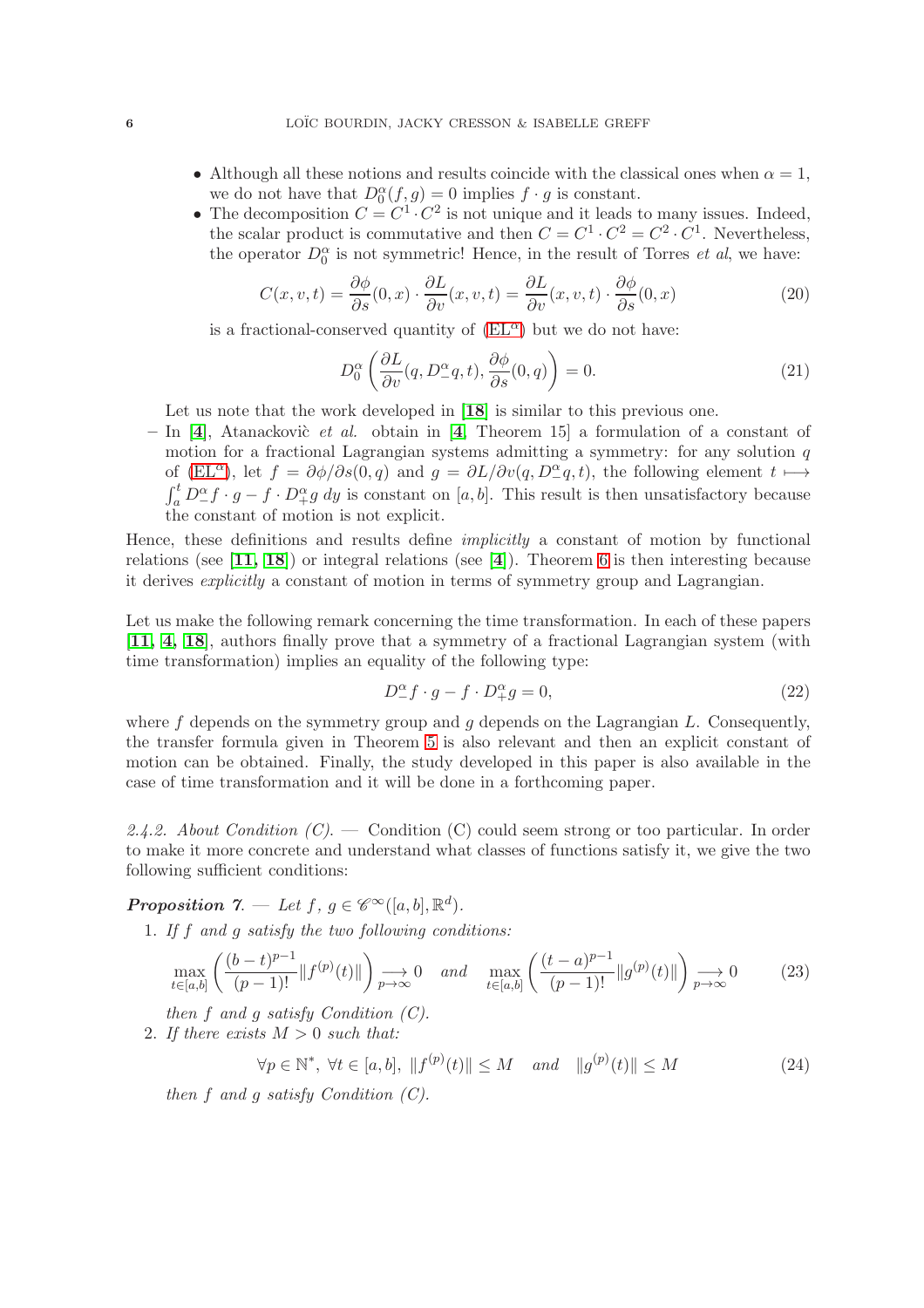*Proof.* — 1. Let us prove that the sequence of functions  $(I_{-}^{p-\alpha} f \cdot g^{(p)})_{p \in \mathbb{N}^*}$  converges uniformly to 0. The proof is similar for the sequence  $(f^{(p)} \cdot I^{p-\alpha}_- g)_{p \in \mathbb{N}^*}$ . Let us denote  $M = \max_{t \in [t_1, t_2]} (||f(t)||)$ .  $t \in [a,b]$ For any  $p \in \mathbb{N}^*$  and any  $t \in [a, b]$ :

$$
\left| I_{-}^{p-\alpha} f(t) \cdot g^{(p)}(t) \right| = \left| \frac{g^{(p)}(t)}{\Gamma(p-\alpha)} \cdot \int_{a}^{t} (t-y)^{p-\alpha-1} f(y) \, dy \right|
$$
\n
$$
\leq M \frac{(t-a)^{p-\alpha}}{\Gamma(p+1-\alpha)} \| g^{(p)}(t) \|.
$$
\n(25)

Finally, since  $\Gamma(p+1-\alpha) > (p-1)! \Gamma(2-\alpha)$ :

$$
\left| I_{-}^{p-\alpha} f(t) \cdot g^{(p)}(t) \right| \leq M \frac{(t-a)^{1-\alpha}}{\Gamma(2-\alpha)} \frac{(t-a)^{p-1}}{(p-1)!} \| g^{(p)}(t) \|
$$
  
 
$$
\leq M \frac{(b-a)^{1-\alpha}}{\Gamma(2-\alpha)} \frac{(t-a)^{p-1}}{(p-1)!} \| g^{(p)}(t) \|,
$$
 (26)

which concludes the proof.

2. It follows from the first result.

For example, if f is polynomial and  $g$  is the exponential function, one can prove that  $f$  and g satisfy the point 2 of Proposition 7 and then Condition (C). If  $g(t) = 1/t$  on [a, b] with  $a > 0$ , one can notice that the point 2 of Proposition 7 is not satisfied anymore. Nevertheless, the point 1 is true and consequently the functions  $f$  and  $g$  satisfy Condition (C). In general, every couple of analytic functions satisfy Condition (C) and consequently [\(11\)](#page-3-2) is true.

## 3. A discrete fractional Noether's theorem

<span id="page-6-0"></span>We study the existence of discrete conservation laws for discrete fractional Lagrangian systems in the sense of [[8](#page-12-11)]. Using the same strategy as in the continuous case, we introduce the notion of discrete symmetry and prove a discrete fractional Noether's theorem providing an explicit computable discrete constant of motion.

3.1. Reminder about discrete fractional Lagrangian systems. — We follow the definition of discrete fractional Lagrangian systems given in [[8](#page-12-11)] to which we refer for more details.

Let us consider  $N \in \mathbb{N}^*$ ,  $h = (b-a)/N$  the step size of the discretization and  $\tau = (t_k)_{k=0,\dots,N}$  $(a+kh)_{k=0,\dots,N}$  the usual partition of the interval  $[a, b]$ . Let us define  $\Delta_{-}^{\alpha}$  and  $\Delta_{+}^{\alpha}$  the following discrete analogous of  $D^{\alpha}_{-}$  and  $D^{\alpha}_{+}$  respectively:

$$
\Delta_{-}^{\alpha}: (\mathbb{R}^{d})^{N+1} \longrightarrow (\mathbb{R}^{d})^{N}
$$
\n
$$
Q \longrightarrow \left(\frac{1}{h^{\alpha}} \sum_{r=0}^{k} \alpha_{r} Q_{k-r}\right)_{k=1,..,N},
$$
\n
$$
\Delta_{+}^{\alpha}: (\mathbb{R}^{d})^{N+1} \longrightarrow (\mathbb{R}^{d})^{N}
$$
\n
$$
Q \longrightarrow \left(\frac{1}{h^{\alpha}} \sum_{r=0}^{N-k} \alpha_{r} Q_{k+r}\right)_{k=0,..,N-1},
$$
\n(28)

 $\Box$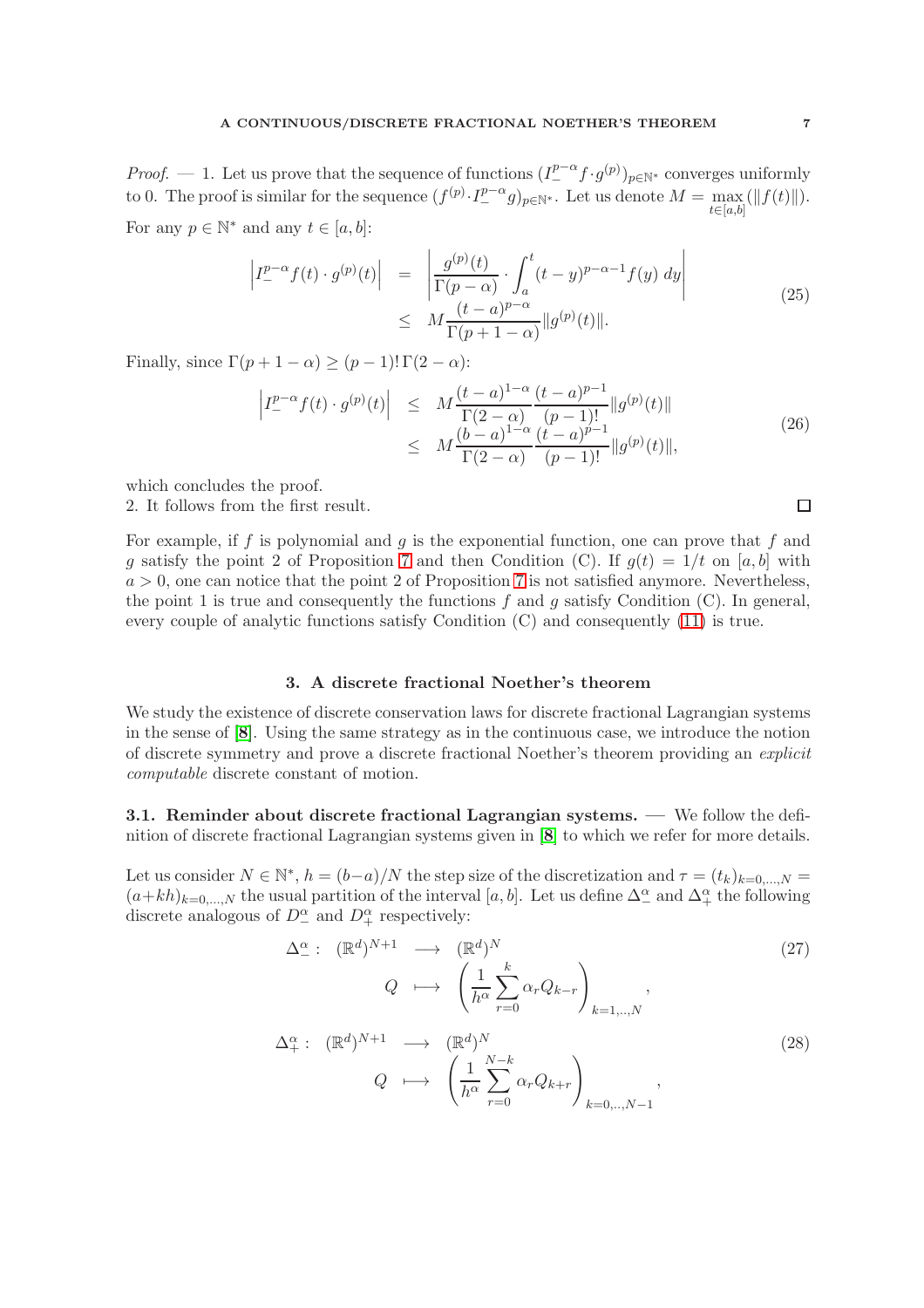where the elements  $(\alpha_r)_{r \in \mathbb{N}}$  are defined by  $\alpha_0 = 1$  and

$$
\forall r \in \mathbb{N}^*, \ \alpha_r = \frac{(-\alpha)(1-\alpha)\dots(r-1-\alpha)}{r!}.\tag{29}
$$

These discrete fractional operators are approximations of the continuous ones. We refer to [[20](#page-13-2)] for more details.

A discrete fractional Euler-Lagrange equation, of unknown  $Q \in (\mathbb{R}^d)^{N+1}$ , is defined by:

<span id="page-7-0"></span>
$$
\frac{\partial L}{\partial x}(Q, \Delta^{\alpha}_{-}Q, \tau) + \Delta^{\alpha}_{+} \left( \frac{\partial L}{\partial v}(Q, \Delta^{\alpha}_{-}Q, \tau) \right) = 0, \tag{EL}^{\alpha}_{h}
$$

where  $L$  is a Lagrangian. In such a case, we speak of a discrete Lagrangian system.

The terminology is justified by the fact that solutions of  $(\mathrm{EL}_{h}^{\alpha})$  correspond to discrete critical points of the discrete fractional Lagrangian functional defined by:

$$
\mathcal{L}_h^{\alpha} : (\mathbb{R}^d)^{N+1} \longrightarrow \mathbb{R}
$$
  

$$
Q \longrightarrow h \sum_{k=1}^N L(Q_k, (\Delta_{-\alpha}^{\alpha} Q)_k, t_k).
$$
 (30)

We refer to  $[8]$  $[8]$  $[8]$  for a proof.

In the case  $\alpha = 1$ , the discrete operators  $\Delta^1_{\pm}$  correspond to the implicit and explicit Euler approximations of  $d/dt$  and  $(EL<sub>h</sub><sup>\alpha</sup>)$  is just the discrete Euler-Lagrange equation obtained in [[17,](#page-12-17) [12](#page-12-18)].

3.2. Discrete symmetries. — Here again, a discrete symmetry of a discrete fractional Lagrangian system is based on the action of a one parameter group of transformations on the associated Lagrangian:

**Definition 8.** — Let  $\Phi = {\phi(s, \cdot)}_{s \in \mathbb{R}}$  be a one parameter group of diffeomorphisms and let L be a Lagrangian. L is said to be  $\Delta_{-}^{\alpha}$ -invariant under the action of  $\Phi$  if it satisfies:

<span id="page-7-1"></span>
$$
\forall Q \text{ solution of } (\mathbf{EL}_h^{\alpha}), \ \forall s \in \mathbb{R}, \ L\Big(\phi(s, Q), \Delta^{\alpha}(\phi(s, Q)), \tau\Big) = L\big(Q, \Delta^{\alpha}Q, \tau\big). \tag{31}
$$

Then, we can prove the following discrete version of Lemma 3:

**Lemma 9.**  $\rightarrow$  Let L be a Lagrangian  $\Delta^{\alpha}_{-}$ -invariant under the action of a one parameter group of diffeomorphisms  $\Phi = {\phi(s, \cdot)}_{s \in \mathbb{R}}$ . Then, the following equality holds for any solution Q of  $(\mathrm{EL}_h^{\alpha})$ :

<span id="page-7-2"></span>
$$
\Delta_{-}^{\alpha} \left( \frac{\partial \phi}{\partial s}(0, Q) \right) \cdot \frac{\partial L}{\partial v}(Q, \Delta_{-}^{\alpha} Q, \tau) - \frac{\partial \phi}{\partial s}(0, Q) \cdot \Delta_{+}^{\alpha} \left( \frac{\partial L}{\partial v}(Q, \Delta_{-}^{\alpha} Q, \tau) \right) = 0. \tag{32}
$$

*Proof.*  $\sim$  This proof is a direct adaptation to the discrete case of the proof of Lemma 3. Let  $Q \in (\mathbb{R}^d)^{N+1}$  be a solution of  $(\mathrm{EL}_h^{\alpha})$ . Let us differentiate equation [\(31\)](#page-7-1) with respect to s and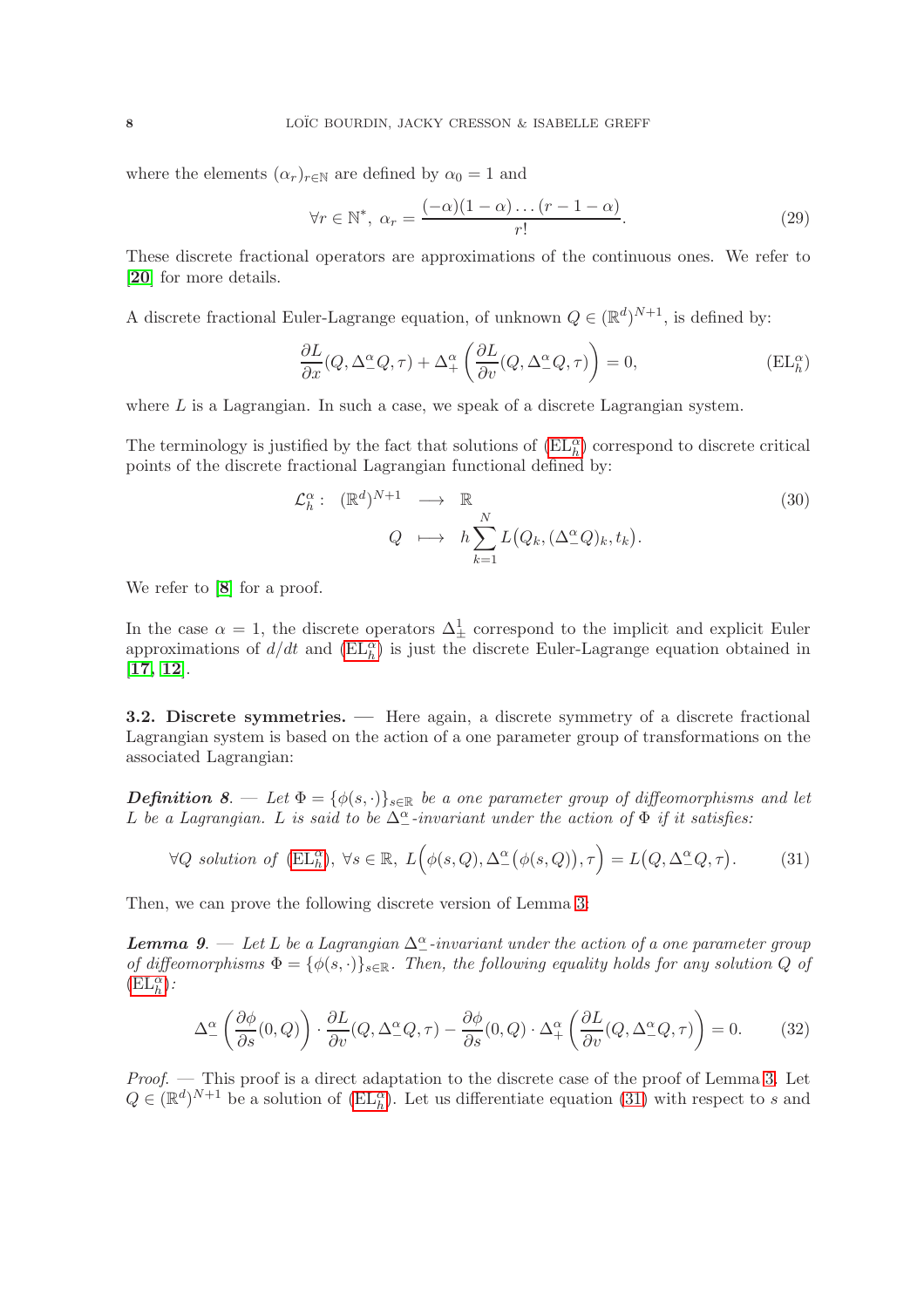## A CONTINUOUS/DISCRETE FRACTIONAL NOETHER'S THEOREM 9

invert the operators  $\Delta_-^{\alpha}$  and  $\partial/\partial s$ . We finally obtain for any  $s \in \mathbb{R}$  and any  $k \in \{1, ..., N-1\}$ :

$$
\Delta_{-}^{\alpha} \left( \frac{\partial \phi}{\partial s}(s, Q) \right)_k \cdot \frac{\partial L}{\partial v} \left( \phi(s, Q_k), \Delta_{-}^{\alpha} \left( \phi(s, Q_k) \right), t_k \right) + \frac{\partial L}{\partial x} \left( \phi(s, Q_k), \Delta_{-}^{\alpha} \left( \phi(s, Q_k) \right), t_k \right) \cdot \frac{\partial \phi}{\partial s}(s, Q_k) = 0. \quad (33)
$$

Since  $\phi(0, \cdot) = Id_{\mathbb{R}^d}$  and Q is a solution of  $(EL_h^{\alpha})$ , taking  $s = 0$  in [\(33\)](#page-8-0) leads to [\(32\)](#page-7-2).  $\Box$ 

3.3. A discrete fractional Noether's theorem. — Let us remind that our aim is to express explicitly a discrete constant of motion for discrete fractional Lagrangian systems admitting a discrete symmetry. As in the continuous case, our result is based on Lemma 9. Let us note that the following implication holds:

<span id="page-8-1"></span><span id="page-8-0"></span>
$$
\forall F \in \mathbb{R}^{N+1}, \ \Delta^1_- F = 0 \Longrightarrow \exists c \in \mathbb{R}, \ \forall k = 0, \dots, N, \ F_k = c. \tag{34}
$$

Namely, if the discrete derivative of  $F$  vanishes, then  $F$  is constant. Our aim is then to write [\(32\)](#page-7-2) as a discrete derivative (*i.e.* as  $\Delta^1$  of an explicit quantity).

We first introduce some notations and definitions. The shift operator denoted by  $\sigma$  is defined by

$$
\begin{array}{rcl}\n\sigma: & (\mathbb{R}^d)^{N+1} & \longrightarrow & (\mathbb{R}^d)^{N+1} \\
Q & \longmapsto & \sigma(Q) = (Q_{k+1})_{k=0,\dots,N}\n\end{array} \tag{35}
$$

with the convention  $Q_{N+1} = 0$ . We also introduce the following square matrices of length  $(N + 1)$ . First,  $A_1 = -Id_{N+1}$  and then, for any  $r \in \{2, ..., N-1\}$ , the square matrices  $A_r \in \mathcal{M}_{N+1}$  defined by:

$$
\forall i, j = 0, ..., N, (A_r)_{i,j} = \begin{cases} 0 & \text{if } i = 0\\ \delta_{\{j=0\}} \delta_{\{r \le i\}} - \delta_{\{0 \le i-j \le r-1\}} \delta_{\{1 \le j \le N-r\}} & \text{if } 1 \le i \le N-1\\ (A_r)_{N-1,j} & \text{if } i = N \end{cases}
$$
(36)

where  $\delta$  is the Kronecker symbol.

For example, for  $N = 5$ , the matrices  $A_r$  are given by:  $A_1 = -Id_6$  and

$$
A_2=\left(\begin{array}{cccccc} 0 & 0 & 0 & 0 & 0 & 0 \\ 0 & -1 & 0 & 0 & 0 & 0 \\ 1 & -1 & -1 & 0 & 0 & 0 \\ 1 & 0 & -1 & -1 & 0 & 0 \\ 1 & 0 & 0 & -1 & 0 & 0 \\ 1 & 0 & 0 & -1 & 0 & 0 \end{array}\right), A_3=\left(\begin{array}{cccccc} 0 & 0 & 0 & 0 & 0 & 0 \\ 0 & -1 & 0 & 0 & 0 & 0 \\ 0 & -1 & -1 & 0 & 0 & 0 \\ 1 & -1 & -1 & 0 & 0 & 0 \\ 1 & 0 & -1 & 0 & 0 & 0 \\ 1 & 0 & -1 & 0 & 0 & 0 \end{array}\right), A_4=\left(\begin{array}{cccccc} 0 & 0 & 0 & 0 & 0 & 0 \\ 0 & -1 & 0 & 0 & 0 & 0 \\ 0 & -1 & 0 & 0 & 0 & 0 \\ 0 & -1 & 0 & 0 & 0 & 0 \\ 1 & -1 & 0 & 0 & 0 & 0 \\ 1 & -1 & 0 & 0 & 0 & 0 \end{array}\right).
$$

Considering these previous elements, we state the following result:

**Theorem 10 (A discrete fractional Noether's theorem).** — Let L be a Lagrangian  $\Delta^{\alpha}_{-}$ -invariant under the action of a one parameter group of diffeomorphisms  $\Phi = {\phi(s, \cdot)}_{s \in \mathbb{R}}$ . Then, the following equality holds for any solution  $Q$  of  $(\mathrm{EL}_h^{\alpha})$ :

<span id="page-8-2"></span>
$$
\Delta_{-}^{1}\left[\sum_{r=1}^{N-1}\alpha_{r}A_{r}\left(\frac{\partial\phi}{\partial s}(0,Q)\cdot\sigma^{r}\left(\frac{\partial L}{\partial v}(Q,\Delta_{-}^{\alpha}Q,\tau)\right)\right)\right]=0.
$$
\n(37)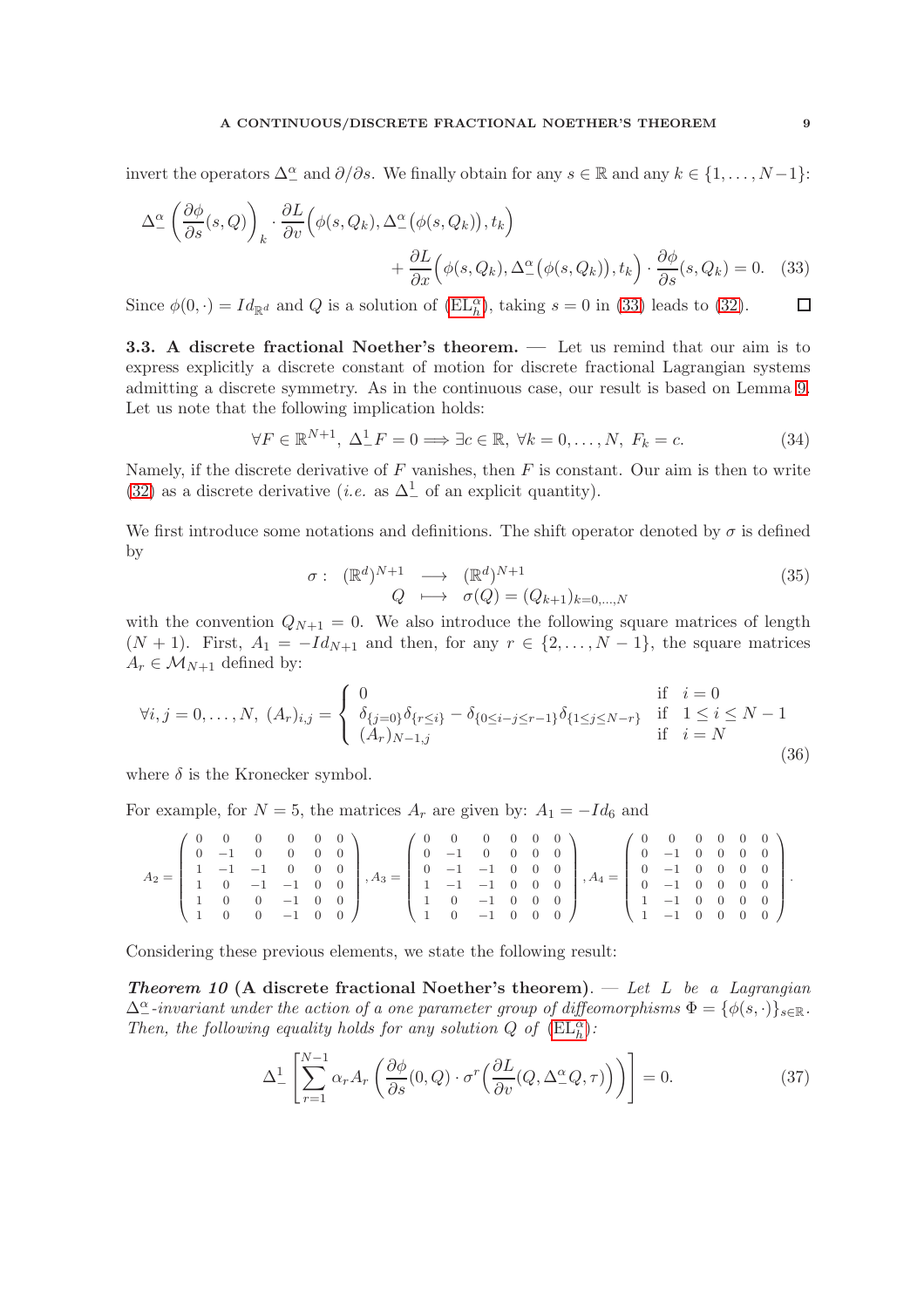Combining [\(34\)](#page-8-1) and [\(37\)](#page-8-2), Theorem 10 provides a constant of motion for discrete fractional Lagrangian systems admitting a symmetry. Let us note that the discrete conservation law is not only explicit but computable in finite time. We give an example in the next section.

Before giving its proof, we remark that Theorem 10 takes a particular simple expression when  $\alpha = 1$ . Indeed, since  $\alpha_r = 0$  for any  $r \geq 2$  in this case, we obtain:

Theorem 11 (Discrete classical Noether's theorem). — Let L be a Lagrangian  $\Delta^1$ invariant under the action of a one parameter group of diffeomorphisms  $\Phi = {\phi(s, \cdot)}_{s \in \mathbb{R}}$ . Then, the following equality holds for any solution  $Q$  of  $(\mathrm{EL}_h^1)$ :

$$
\Delta_{-}^{1}\left[\frac{\partial\phi}{\partial s}(0,Q)\cdot\sigma\left(\frac{\partial L}{\partial v}(Q,\Delta_{-}^{1}Q,\tau)\right)\right]=0.
$$
\n(38)

This result is a reformulation of the discrete Noether's theorem proved in [[17,](#page-12-17) [12](#page-12-18)]. It corresponds to our Lemma 9 with  $\alpha = 1$  using the following discrete Leibniz formula:

<span id="page-9-1"></span>
$$
\forall F, G \in (\mathbb{R}^d)^{N+1}, \ \Delta^1_-(F \cdot \sigma(G)) = \Delta^1_- F \cdot G - F \cdot \Delta^1_+ G. \tag{39}
$$

Now, let us prove Theorem 10:

*Proof of Theorem 10.* — According to Lemma 9, equation [\(32\)](#page-7-2) holds for any  $k = 1, ..., N-1$ . Let  $F = \partial \phi / \partial s(0, Q)$  and  $G = \partial L / \partial v(Q, \Delta^{\alpha}_{-}Q, \tau)$ . Let us multiply [\(32\)](#page-7-2) by  $h^{\alpha}$  and obtain the following equality for any  $k = 1, \ldots, N - 1$ :

$$
\left(\sum_{r=0}^{k} \alpha_r F_{k-r}\right) \cdot G_k - F_k \cdot \left(\sum_{r=0}^{N-k} \alpha_r G_{k+r}\right) = 0,\tag{40}
$$

and since  $\alpha_0 = 1$ :

$$
\alpha_1(F_{k-1} \cdot G_k - F_k \cdot G_{k+1})_k + \left(\sum_{r=2}^k \alpha_r F_{k-r}\right) \cdot G_k - F_k \cdot \left(\sum_{r=2}^{N-k} \alpha_r G_{k+r}\right) = 0, \qquad (41)
$$

then:

<span id="page-9-0"></span>
$$
\alpha_1 \Delta_-^1 \left( F \cdot \sigma(G) \right)_k = \frac{1}{h} \left[ \left( \sum_{r=2}^k \alpha_r F_{k-r} \right) \cdot G_k - F_k \cdot \left( \sum_{r=2}^{N-k} \alpha_r G_{k+r} \right) \right]. \tag{42}
$$

Let us denote  $J_k$  the right term of [\(42\)](#page-9-0) for any  $k = 1, \ldots, N-1$ . We are going to write  $J_k$  as the discrete derivative of its discrete anti-derivative: it corresponds to the discrete version of the method of Atanackovic in [[4](#page-12-14)]. For any  $k = 1, ..., N - 1$ , we obtain  $J_k = (\Delta^1_- H)_k$  where  $H_i := h \sum_{j=1}^i J_j$  for any  $i = 0, ..., N$  with the convention  $H_0 = J_N = 0$ . Let us provide an explicit formulation of the element  $H = (H_i)_{i=0,\dots,N}$ . •  $Case 1 \le i \le N - 1$ :

$$
H_i = \sum_{j=1}^{i} \left[ \sum_{r=2}^{j} \alpha_r F_{j-r} \cdot G_j - \sum_{r=2}^{N-j} \alpha_r F_j \cdot G_{j+r} \right] = \sum_{j=2}^{i} \sum_{r=2}^{j} \alpha_r F_{j-r} \cdot G_j - \sum_{j=1}^{i} \sum_{r=2}^{N-j} \alpha_r F_j \cdot G_{j+r}.
$$
\n(43)

As 
$$
\sum_{j=2}^{i} \sum_{r=2}^{j} = \sum_{r=2}^{i} \sum_{j=r}^{i}
$$
, we have:  
\n
$$
\sum_{j=2}^{i} \sum_{r=2}^{j} \alpha_{r} F_{j-r} \cdot G_{j} = \sum_{r=2}^{i} \sum_{j=r}^{i} \alpha_{r} F_{j-r} \cdot G_{j} = \sum_{r=2}^{i} \sum_{j=0}^{i-r} \alpha_{r} F_{j} \cdot G_{j+r} = \sum_{r=2}^{i} \sum_{j=0}^{i-r} \alpha_{r} (F \cdot \sigma^{r}(G))_{j}.
$$
 (44)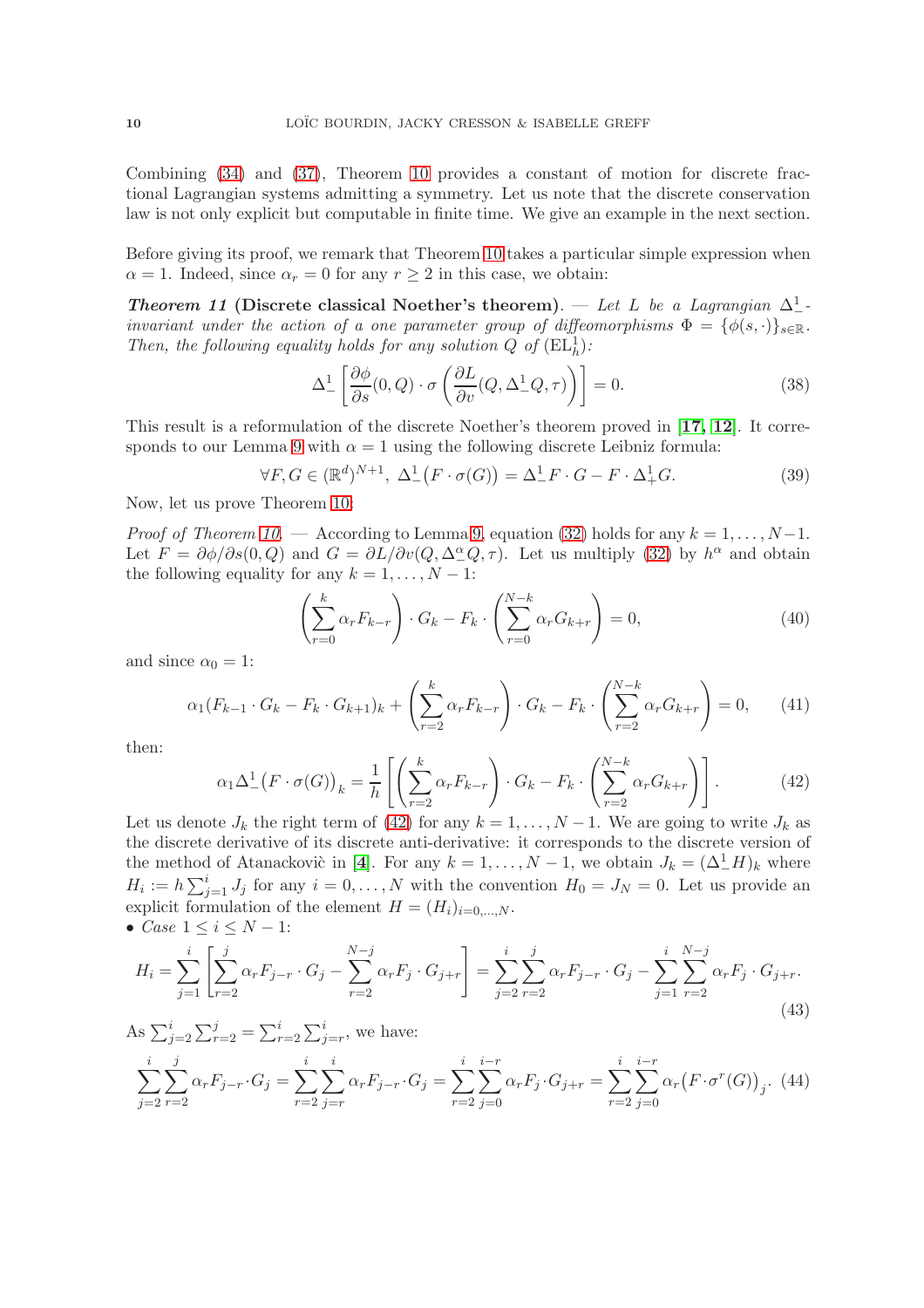Then, since  $\sum_{j=1}^{i} \sum_{r=2}^{N-j} = \sum_{j=1}^{i} \sum_{r=2}^{N-i} + \sum_{j=1}^{i} \sum_{r=N+1-i}^{N-j} = \sum_{r=2}^{N-i} \sum_{j=1}^{i} + \sum_{r=N+1-i}^{N-1} \sum_{j=1}^{N-r}$ :  $H_i = \sum$ i  $r=2$  $\sum$ i−r  $j=0$  $\alpha_r(F\cdot\sigma^r(G))_j$  –  $\sum^{N-i}$  $r=2$  $\sum$ i  $j=1$  $\alpha_r(F\cdot\sigma^r(G))_j$  –  $\sum^{N-1}$  $r=N+1-i$  $\sum^{N-r}$  $j=1$  $\alpha_r(F \cdot \sigma^r(G))_j$ . (45)

<span id="page-10-0"></span>Finally, we have:

$$
H_i = \sum_{r=2}^{N-1} \sum_{j=0}^{N} \alpha_r A_r(i,j) \big( F \cdot \sigma^r(G) \big)_j,
$$
\n(46)

where the elements  $(A_r(i,j))$  are defined for  $r = 2, \ldots, N-1$  and  $j = 0, \ldots, N$  as the real coefficients in front of  $\alpha_r(F \cdot \sigma^r(G))_j$ . Our aim is then to express the values of these elements. From [\(45\)](#page-10-0), we have for any  $r = 2, ..., N - 1$  and any  $j = 0, ..., N$ :

$$
A_r(i,j) = \delta_{\{r \le i\}} \delta_{\{0 \le j \le i-r\}} - \delta_{\{r \le N-i\}} \delta_{\{1 \le j \le i\}} - \delta_{\{N+1-i \le r\}} \delta_{\{1 \le j \le N-r\}}.
$$
(47)

For example, for  $j = 0$ , we have:

<span id="page-10-2"></span>
$$
\forall r = 2, \dots, N - 1, \ A_r(i, 0) = \delta_{\{r \le i\}}.
$$
\n(48)

Let  $r \in \{2, \ldots, N-1\}$  and  $j \in \{1, \ldots, N\}$ . Let us prove that:

<span id="page-10-1"></span>
$$
A_r(i,j) = -\delta_{\{0 \le i-j \le r-1\}} \delta_{\{j \le N-r\}} = -\delta_{\{j \le i\}} \delta_{\{i-j \le r-1\}} \delta_{\{j \le N-r\}}.
$$
\n(49)

Let us see the four following cases:

- if  $j > i$ , then  $j > i r$ . Moreover, if  $N + 1 i \leq r$  then  $j > N r$ . In this case,  $A_r(i, j) = 0 - 0 - 0 = 0.$
- $-$  if  $i-j > r-1$  then  $r \leq i, j \leq i-r, j \leq i$  and  $j \leq N-r$ . Then,  $A_r(i,j) = 1-1-0=0$ or  $A_r(i, j) = 1 - 0 - 1 = 0$  depending on  $r \leq N - i$  or  $N + 1 - i \leq r$ . Finally, in this case,  $A_r(i, j) = 0$ .
- $-$  if j > N − r then j > i − r. Moreover, if  $r \leq N i$  then j > i. In this case,  $A_r(i, j) = 0 - 0 - 0 = 0.$
- $-$  if  $j \le i$ ,  $i-j \le r-1$  and  $j \le N-r$ , then  $i-r < j$ . In this case,  $A_r(i,j) = 0-1-0 = -1$ or  $A_r(i, j) = 0 - 0 - 1 = -1$  depending on  $r \le N - i$  or  $N + 1 - i \le r$ . Finally, in this case,  $A_r(i, j) = -1$ .

Consequently, [\(49\)](#page-10-1) holds for any  $r \in \{2, ..., N-1\}$  and any  $j \in \{1, ..., N\}$ . Finally, from [\(49\)](#page-10-1) and [\(48\)](#page-10-2), we have:

$$
\forall r = 2, \dots, N - 1, \ \forall j = 0, \dots, N, \ A_r(i, j) = \delta_{\{j = 0\}} \delta_{\{r \le i\}} - \delta_{\{0 \le i - j \le r - 1\}} \delta_{\{1 \le j \le N - r\}}. \tag{50}
$$

• Case  $i = 0$  or  $i = N$ . As  $H_0 = 0$ , for any  $r = 2, \ldots, N - 1$  and any  $j = 0, \ldots, N$ , we define  $A_r(0, j) = 0$ . As  $H_N = H_{N-1}$ , for any  $r = 2, ..., N-1$  and any  $j = 0, ..., N$ , we define  $A_r(N, j) = A_r(N - 1, j).$ 

Hence, for any  $r = 2, \ldots, N-1$ , the elements  $(A_r(i,j))$  are defined for  $i = 0, \ldots, N$  and  $j = 0, \ldots, N$ . Then, we denote by  $A_r$  the matrix  $(A_r(i,j))_{0 \le i,j \le N} \in M_{N+1}$ . Finally, from [\(42\)](#page-9-0), we have proved that  $\Delta^1_-\big(-\alpha_1 F \cdot \sigma(G) + H\big) = 0$  where  $H = \sum_{r=2}^{N-1} \alpha_r A_r\big(F \cdot \sigma^r(G)\big)$ . Finally, denoting  $A_1 = -Id_{N+1} \in \mathcal{M}_{N+1}$ , we conclude the proof. П

**Remark 12.**  $\blacksquare$  Using the discrete Leibniz formula given by [\(39\)](#page-9-1), another choice in order to give a discrete version of [\(18\)](#page-4-0) from Lemma 9 would be to apply the discrete version of the method used in Section [2.3.](#page-3-3) Nevertheless, we would encounter many numerical difficulties. Firstly, such a method would imply the use of the operator  $\Delta_{-}^{p}$  but this operator approximates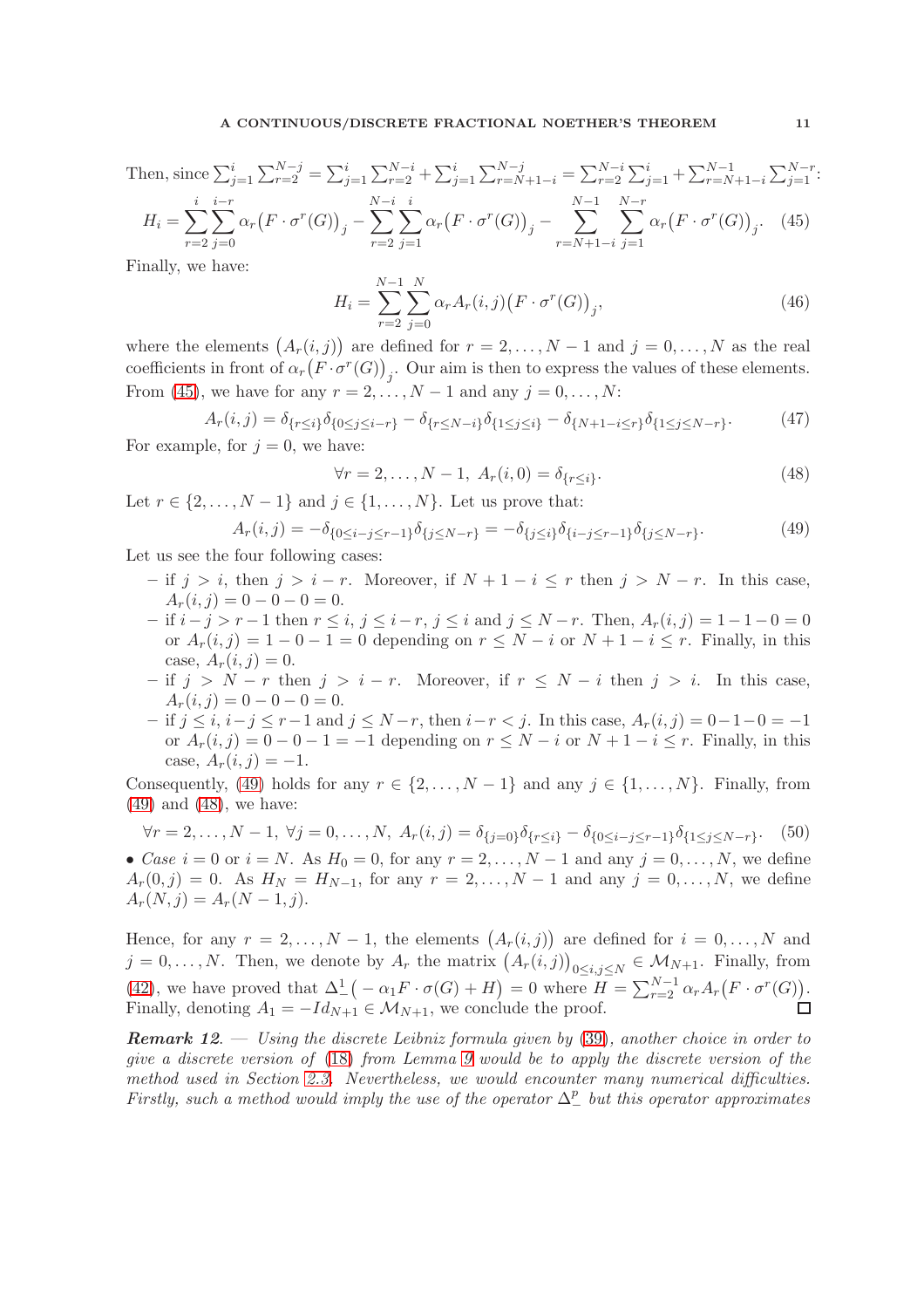the operator  $(d/dt)^p$  only for  $t_k$  with  $k \geq p$ . For the p first terms, we obtain in general a numerical blow up. Secondly, the use of operator  $\Delta_-^p$  implies the use of  $h^{-p}$ . Hence, for a large enough p, we exceed the machine precision.

3.4. Example: the discrete fractional harmonic oscillator. — We consider the classical bi-dimensional example  $(d = 2)$  of the quadratic Lagrangian  $L(x, v, t) = (x^2 + v^2)/2$  with  $[a, b] = [0, 1]$  and  $\alpha = 1/2$ . Then, L is  $\Delta^{\alpha}$ -invariant under the action of the rotations given by:

$$
\phi: \mathbb{R} \times \mathbb{R}^2 \longrightarrow \mathbb{R}^2
$$
  
\n
$$
(s, x_1, x_2) \longmapsto \begin{pmatrix} \cos(s) & -\sin(s) \\ \sin(s) & \cos(s) \end{pmatrix} \begin{pmatrix} x_1 \\ x_2 \end{pmatrix}.
$$
  
\n(51)

We choose  $N = 600, Q_0 = (1, 2)$  and  $Q_N = (2, 1)$ . Let F and G denote:

$$
F = \frac{\partial \phi}{\partial s}(0, Q) = (-Q^2, Q^1) \quad \text{and} \quad G = \frac{\partial L}{\partial v}(Q, \Delta_-^{\alpha} Q, \tau) = (\Delta_-^{\alpha} Q^1, \Delta_-^{\alpha} Q^2). \tag{52}
$$

<span id="page-11-0"></span>The computation of  $(\mathrm{EL}_h^{\alpha})$  gives the following graphics:



<span id="page-11-1"></span>FIGURE 1. Computation of  $(EL_h^{\alpha})$ 

- $-$  Figure [1a](#page-11-0) represents the discrete solutions of  $(\mathrm{EL}^\alpha_h)$
- and Figure [1b](#page-11-1) represents the explicit computable quantity  $\sum_{r=1}^{N-1} \alpha_r A_r(F \cdot \sigma^r(G))$ . As expected from Theorem 10, this quantity is a constant of motion of  $(\mathrm{EL}_h^{\alpha})$ .

## 4. Conclusion

In this paper, we have proved a fractional Noether's theorem for fractional Lagrangian systems invariant under a symmetry group both in the continuous and discrete cases. In contrary to previous results in this direction (in the continuous case), it provides an *explicit* conservation law. Moreover, the given formula can be algorithmically implemented and in the discrete case, the conservation law is moreover computable in a finite number of steps.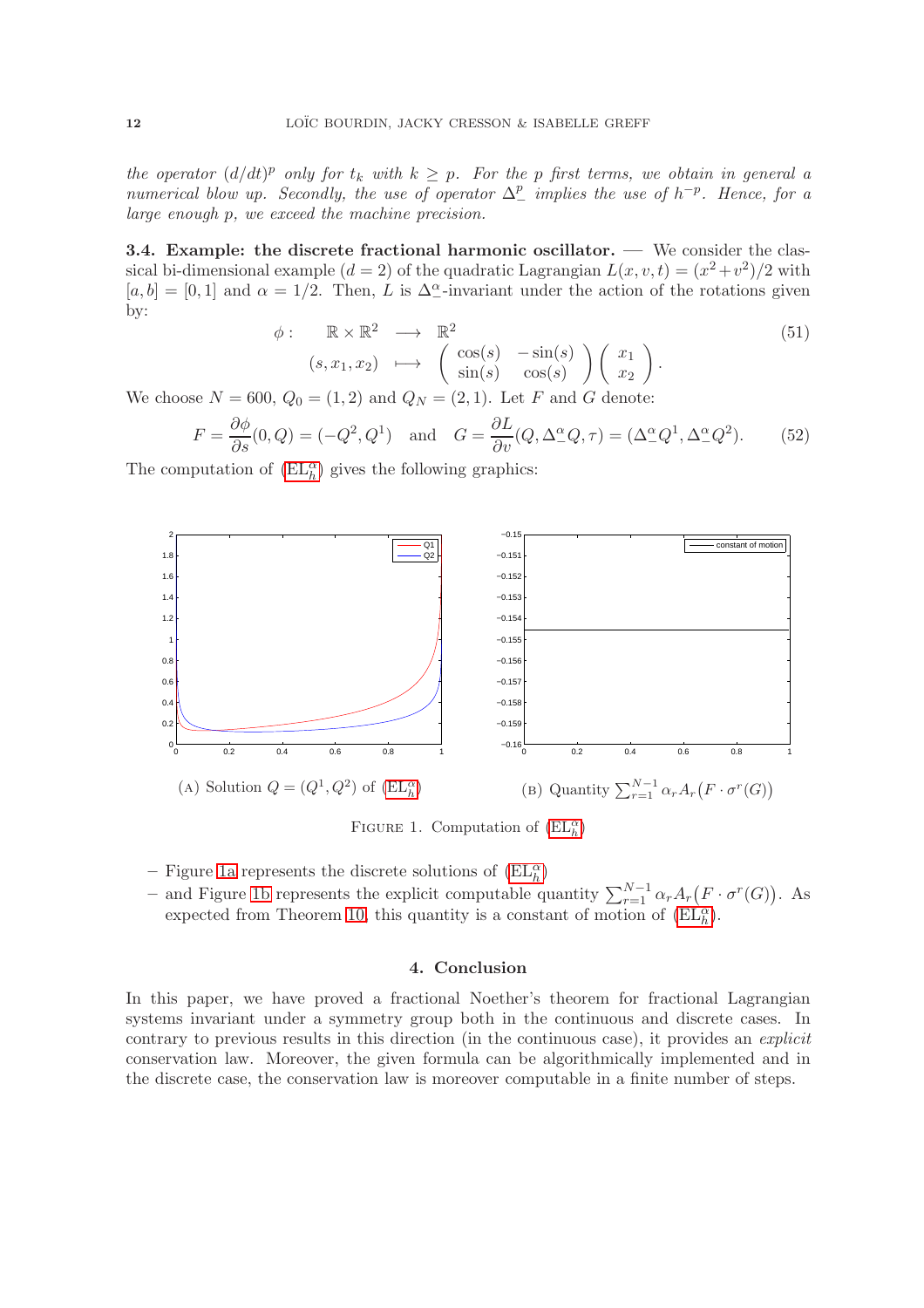As explained in Section [2.4.1,](#page-4-1) symmetries with time transformation can be considered and the transfer formula given by Theorem 5 can be used in order to obtain an explicit constant of motion. Hence, this study is also available in this case and it will be done in a forthcoming paper.

## References

- <span id="page-12-9"></span>[1] O.P. Agrawal. Formulation of Euler-Lagrange equations for fractional variational problems. J. Math. Anal. Appl., 272(1):368–379, 2002.
- <span id="page-12-4"></span>[2] R. Almeida, A.B. Malinowska, and D.F.M. Torres. A fractional calculus of variations for multiple integrals with application to vibrating string. J. Math. Phys., 51(3):033503, 12, 2010.
- <span id="page-12-16"></span>[3] V. I. Arnold. Mathematical methods of classical mechanics, volume 60 of Graduate Texts in Mathematics. Springer-Verlag, New York, 1979.
- <span id="page-12-14"></span>[4] T.M. Atanacković, S. Konjik, S. Pilipović, and S. Simić. Variational problems with fractional derivatives: invariance conditions and Noether's theorem. Nonlinear Anal., 71(5-6):1504–1517, 2009.
- <span id="page-12-2"></span>[5] R. L. Bagley and R. A. Calico. Fractional order state equations for the control of viscoelastically damped structures. Journal of Guidance, Control, and Dynamics, 14:304–311, 1991.
- <span id="page-12-10"></span>[6] D. Baleanu and S.I. Muslih. Lagrangian formulation of classical fields within Riemann-Liouville fractional derivatives. Phys. Scripta, 72(2-3):119–121, 2005.
- <span id="page-12-5"></span>[7] B. Bonilla, M. Rivero, L. Rodríguez-Germá, and J. J. Trujillo. Fractional differential equations as alternative models to nonlinear differential equations. Appl. Math. Comput., 187(1):79–88, 2007.
- <span id="page-12-11"></span>[8] L. Bourdin, J. Cresson, I. Greff, and P. Inizan. Variational integrators on fractional Lagrangian systems in the framework of discrete embeddings. preprint [arXiv:1103.0465v](http://arxiv.org/abs/1103.0465)1 [math.DS].
- <span id="page-12-12"></span><span id="page-12-0"></span>[9] F. Comte. Opérateurs fractionnaires en économétrie et en finance. *Prépublication MAP5*, 2001.
- [10] J. Cresson. Fractional embedding of differential operators and Lagrangian systems. J. Math. Phys., 48(3):033504, 34, 2007.
- <span id="page-12-13"></span>[11] G.S.F. Frederico and D.F.M. Torres. A formulation of Noether's theorem for fractional problems of the calculus of variations. J. Math. Anal. Appl., 334(2):834–846, 2007.
- <span id="page-12-18"></span>[12] E. Hairer, C. Lubich, and G. Wanner. Geometric numerical integration, volume 31 of Springer Series in Computational Mathematics. Springer-Verlag, Berlin, second edition, 2006. Structurepreserving algorithms for ordinary differential equations.
- <span id="page-12-7"></span><span id="page-12-3"></span>[13] R. Hilfer. Applications of fractional calculus in physics. World Scientific, River Edge, New Jersey, 2000.
- [14] A.A. Kilbas, H.M. Srivastava, and J.J. Trujillo. Theory and applications of fractional differential equations, volume 204 of North-Holland Mathematics Studies. Elsevier Science B.V., Amsterdam, 2006.
- <span id="page-12-8"></span>[15] J. Tenreiro Machado, Virginia Kiryakova, and Francesco Mainardi. Recent history of fractional calculus. Commun. Nonlinear Sci. Numer. Simul., 16(3):1140–1153, 2011.
- <span id="page-12-1"></span>[16] R.L. Magin. Fractional calculus models of complex dynamics in biological tissues. Comput. Math. Appl., 59(5):1586–1593, 2010.
- <span id="page-12-17"></span>[17] J.E. Marsden and M. West. Discrete mechanics and variational integrators. Acta Numer., 10:357– 514, 2001.
- <span id="page-12-15"></span>[18] S. Muslih. A formulation of noether's theorem for fractional classical fields. preprint [arXiv:1003.0653v](http://arxiv.org/abs/1003.0653)1 [math-ph].
- <span id="page-12-6"></span>[19] K.B. Oldham and J. Spanier. The fractional calculus. Academic Press [A subsidiary of Harcourt Brace Jovanovich, Publishers], New York-London, 1974. Theory and applications of differentiation and integration to arbitrary order, With an annotated chronological bibliography by Bertram Ross, Mathematics in Science and Engineering, Vol. 111.